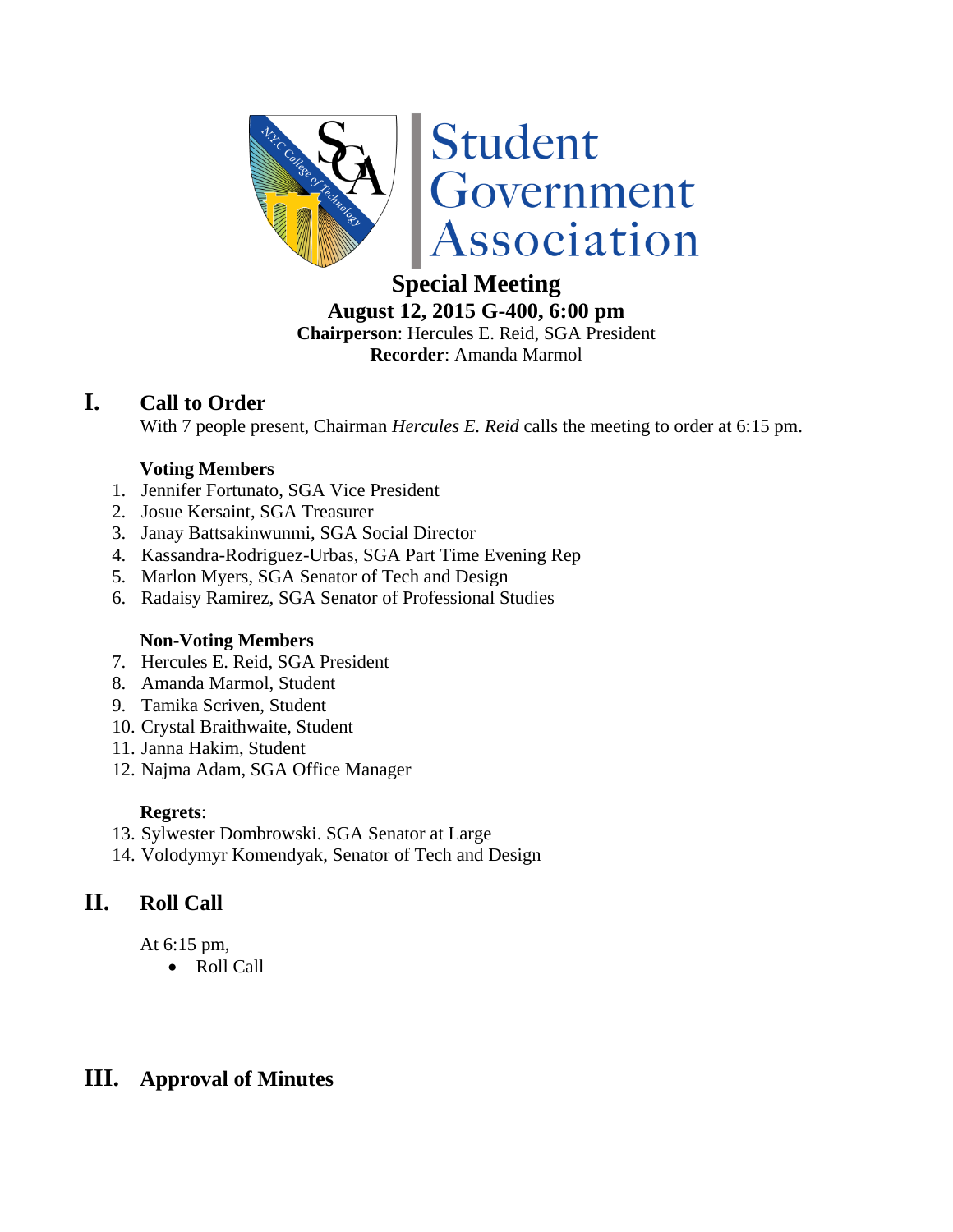**Motion**: SGA Social Director, *Janay Battsakinwunmi* motions to approve the minutes for the July 28, 2015 meeting. SGA Treasurer, *Josue Kersaint* seconds the motion. All in favor. Zero abstentions. Zero Opposed. Motion passes unanimously.

**Motion**: SGA Treasurer, *Josue Kersaint* motions to approve the minutes for the August 4 th, 2015 meeting. SGA Social Director, *Janay Battsakinwunmi* seconds the motion. All in favor. No oppositions. No abstentions. Motion passes unanimously.

# **IV. The Office**

- **A. Desk Assignments** All Executive Officers and senators were given a chance to choose their desk.
- **B. Purchase order i.e. office chairs, area rug and name plates**  there was a unanimous vote on office chairs being replaced.
- **C. Work order i.e. paint, computers and** phones there was a unanimous vote on the SGA office being re-painted with an accent wall. The color voted in as an accent was "brilliant blue".
- **D. Office Hours** All SGA Executive Officers as well as Senators must inform Office Manager, Najma Adam and President, Hercules E. Reid of their office hours for the upcoming semester as soon as possible.
- **E. Office Standards** Office Manager, Najma Adam made clear that as members of SGA, it is important that we have a welcoming environment. Members office areas must be organized at all times and members must respect each other's space. If an SGA member has a guest in the office, it is their responsibility that their guest signs the "sign-in" sheet at Office Manager, Najma Adam's desk as well as respects other SGA member's space. Also, guests are not permitted to stay in the SGA office without a SGA member present.

# **V. Vacant Senator Elections**

*Mike Charles*, candidate for Senator at Large is nominated for the position. *Janna Hakim*, candidate for Senator at Large is nominated for the position

- Mike is interested in the position of SGA Senator at Large
- Janna is interested in the position of SGA Senator at Large

### **Vacant Senator Position Election Begins**:

- o Senator at Large
	- Mike Charles: **6 unanimous votes**
	- Janna Hakim: **6 unanimous votes**

### **It is acknowledged that Mike Charles and Janna Hakim have been elected as the SGA Senators at Large for the 2015-2016 year.**

*Tamika Scriven*, candidate for Senator for the School of Technology and Design is nominated for the position.

> Tamika is interested in the position of SGA Senator of the School of Technology and Design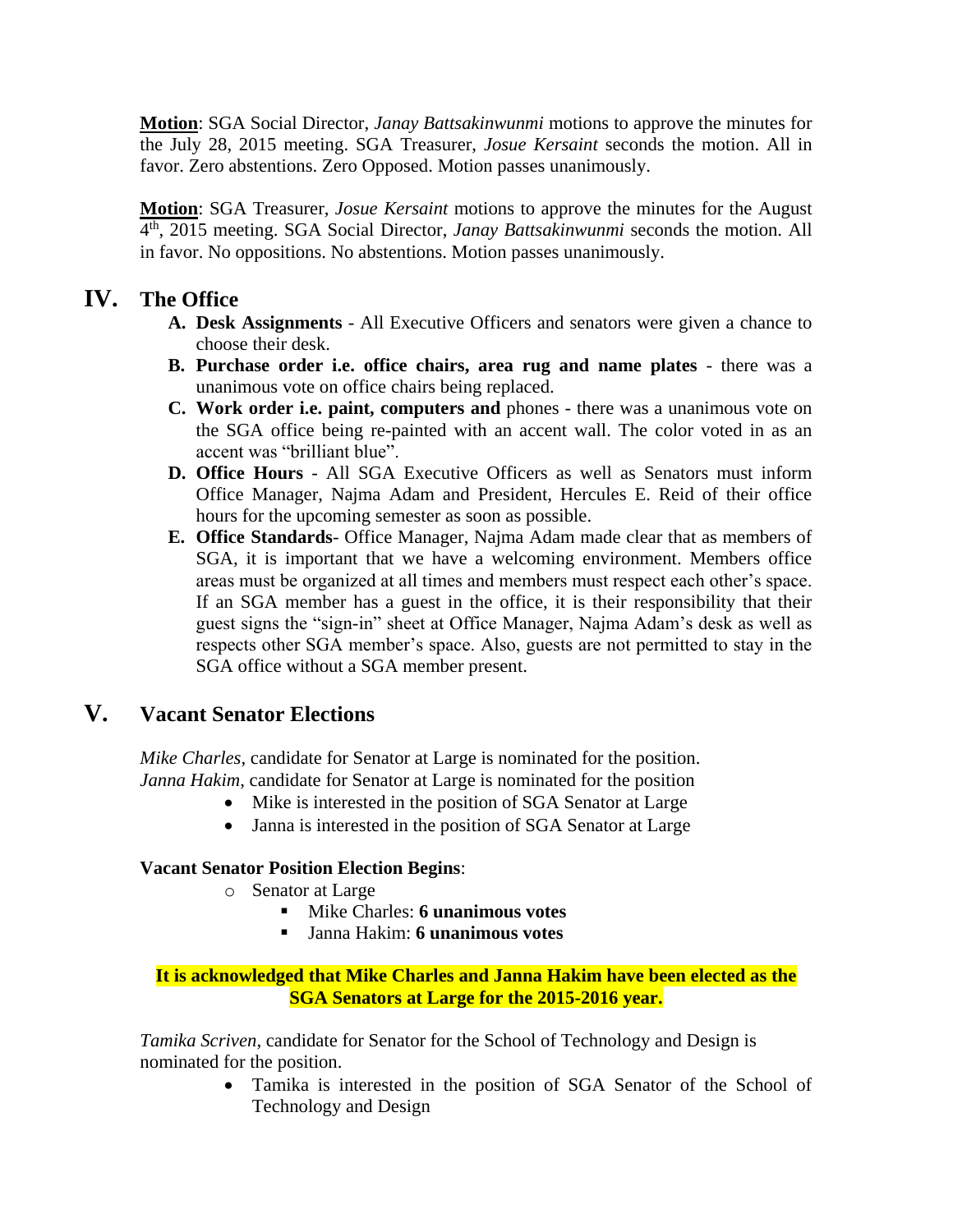#### **Vacant Senator Position Election Begins**:

- o Senator for School of Technology and Design
	- Tamika Scriven: **6 unanimous votes**

#### **It is acknowledged that Tamika Scriven has been elected as the SGA Senator of the School of Technology and Design for the 2015-2016 year.**

*Crystal Braithwaite*, candidate for Senator for the School of Professional Studies is nominated for the position.

*Amanda Marmol*, candidate for Senator for the School of Professional Studies is nominated for the position.

- Crystal is interested in the position of SGA Senator of School of Professional Studies
- Amanda is interested in the position of SGA Senator School of Professional Studies

### **Vacant Senator Position Election Begins**:

- o Senator School of Professional Studies
	- Crystal Braithwaite: **4 unanimous votes**
	- Amanda Marmol: **6 unanimous votes**

**It is acknowledged that Crystal Braithwaite was not elected as the SGA Senator of the School of Professional Studies for the 2015-2016 year.**

**It is acknowledged that Amanda Marmol has been elected as the SGA Senator of the School of Professional Studies for the 2015-2016 year.**

# **VI. Vacant Executive Elections**

*Mike Charles*, candidate for Secretary is nominated for the position. *Amanda Marmol*, candidate for Secretary is nominated for the position.

- Mike is interested in the position of SGA Secretary
- Amanda is interested in the position of SGA Secretary

### **Vacant Secretary Position Election Begins**:

- o Secretary
	- Mike Charles: **0 votes**
	- Amanda Marmol: **6 unanimous votes**

#### **It is acknowledged that Amanda Marmol has been elected as the SGA Secretary for the 2015-2016 year.**

# **VII. Vacant USS Alternate Delegate Positions**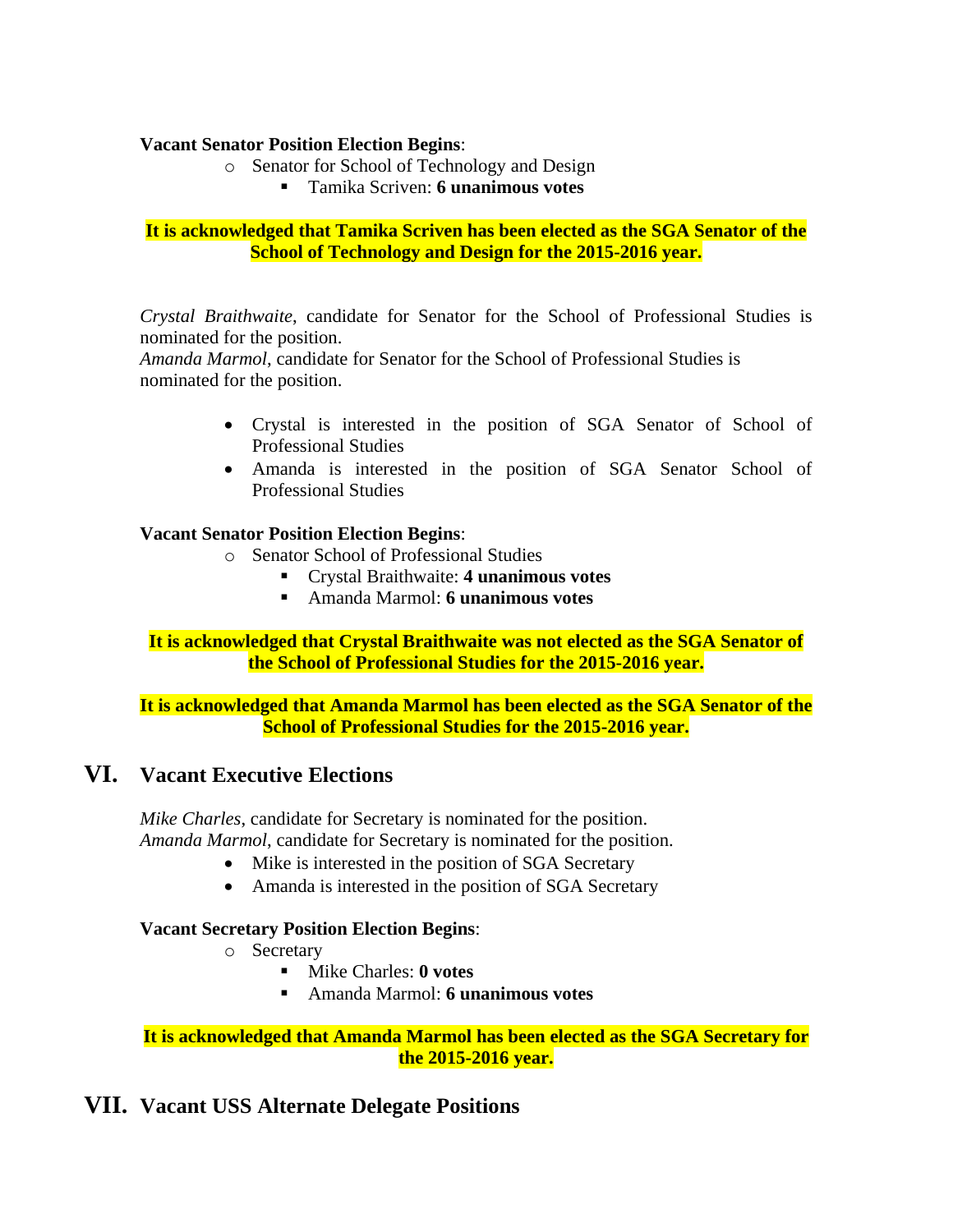*Amanda Marmol*, candidate for USS Alternate Delegate is nominated for the position.

#### **Vacant USS Alternate Delegate Position Election Begins**:

Amanda Marmol: **6 unanimous votes**

**It is acknowledged that Amanda Marmol has been elected as the USS Alternate Delegate for the 2015-2016 year.**

*Sylwester Dombrowski* candidate for USS Alternate Delegate is nominated for the position.

**Vacant USS Alternate Delegate Position Election Begins**:

Sylwester Dombrowski: **6 unanimous votes**

**It is acknowledged that Sylwester Dombrowski has been elected as the second USS Alternate Delegate for the 2015-2016 year.**

# **VIII.SGA Operational Budget**

SGA Treasurer, *Josue Kersaint* recommends approving \$50,000 from the operational budget in order to allocate money for SGA related tasks and events. This allocation will be used as a spending budget until SGA receives a fixed amount.

**Motion**: SGA Vice President, *Jennifer Fortunato* motions to approve \$50,000 for a spending budget until a fixed amount is given. SGA Part-Time Evening Rep, *Kassandra Rodriguez-Urbas* seconds the motion. All in favor. No oppositions. Motion passes unanimously.

**The SGA Body unanimously approves \$50,000 from the operational budget for spending expenses until the fixed budget is provided.**

# **IX. Old Business**

### **a. Ad Hoc Committees (Accountability Partners)**

- i. Budget Committee Composition
	- 1. Treasurer, *Josue Kersaint*
	- 2. Vice President, *Jennifer Fortunato*
	- 3. Social Director, *Janay Battsakinwunmi*
	- 4. Senator School of Technology and Design, *Marlon P. Myers*
	- 5. Senator- School of Professional Studies, *Radaisy Ramirez*
	- 6. Senator at Large- *Mike Charles*
- ii. **Awards and Chartering Committee Composition –** motion to table

### **iii. Judicial Committee Composition:**

- 1. Chief Justice
- 2. Director of Student Life, *Dorie Clay*
- *3.* Senator- School of Technology and Design, *Tamika Scriven*